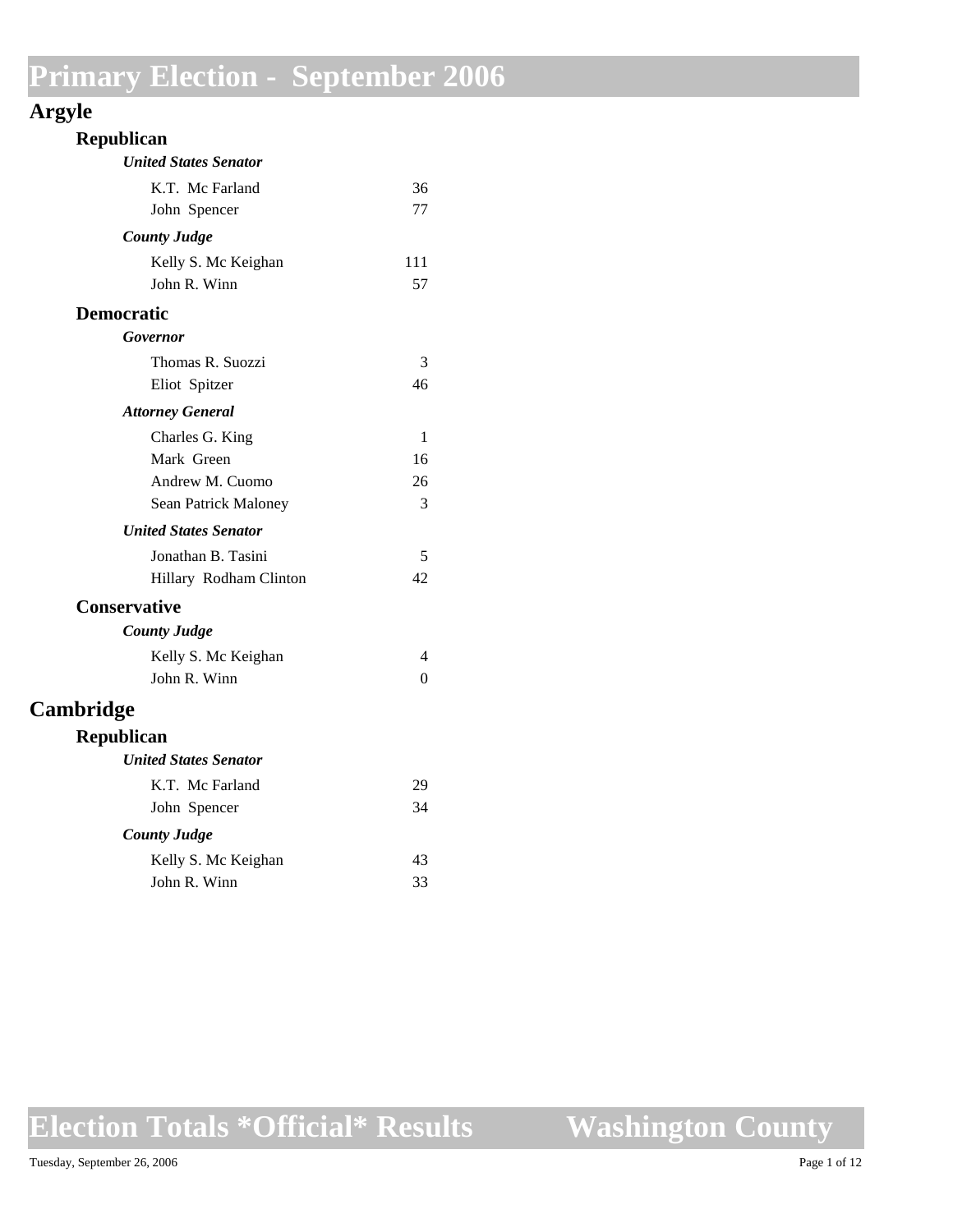### **Cambridge**

| <b>Democratic</b>            |    |
|------------------------------|----|
| Governor                     |    |
| Thomas R. Suozzi             | 7  |
| Eliot Spitzer                | 73 |
| <b>Attorney General</b>      |    |
| Charles G. King              | 3  |
| Mark Green                   | 38 |
| Andrew M. Cuomo              | 29 |
| Sean Patrick Maloney         | 6  |
| <b>United States Senator</b> |    |
| Jonathan B. Tasini           | 16 |
| Hillary Rodham Clinton       | 64 |
| <b>Conservative</b>          |    |
| <b>County Judge</b>          |    |
| Kelly S. Mc Keighan          | 5  |
| John R. Winn                 | 1  |
| <b>Dresden</b>               |    |
| <b>Republican</b>            |    |
| <b>United States Senator</b> |    |
| K.T. Mc Farland              | 12 |
| John Spencer                 | 17 |
| <b>County Judge</b>          |    |
| Kelly S. Mc Keighan          | 26 |
| John R. Winn                 | 19 |
| <b>Democratic</b>            |    |
| Governor                     |    |
| Thomas R. Suozzi             | 2  |
| Eliot Spitzer                | 9  |
| <b>Attorney General</b>      |    |
| Charles G. King              | 1  |
| Mark Green                   | 3  |
| Andrew M. Cuomo              | 8  |
| Sean Patrick Maloney         | 0  |
| <b>United States Senator</b> |    |
| Jonathan B. Tasini           | 0  |
| Hillary Rodham Clinton       | 10 |

## **Election Totals \*Official\* Results**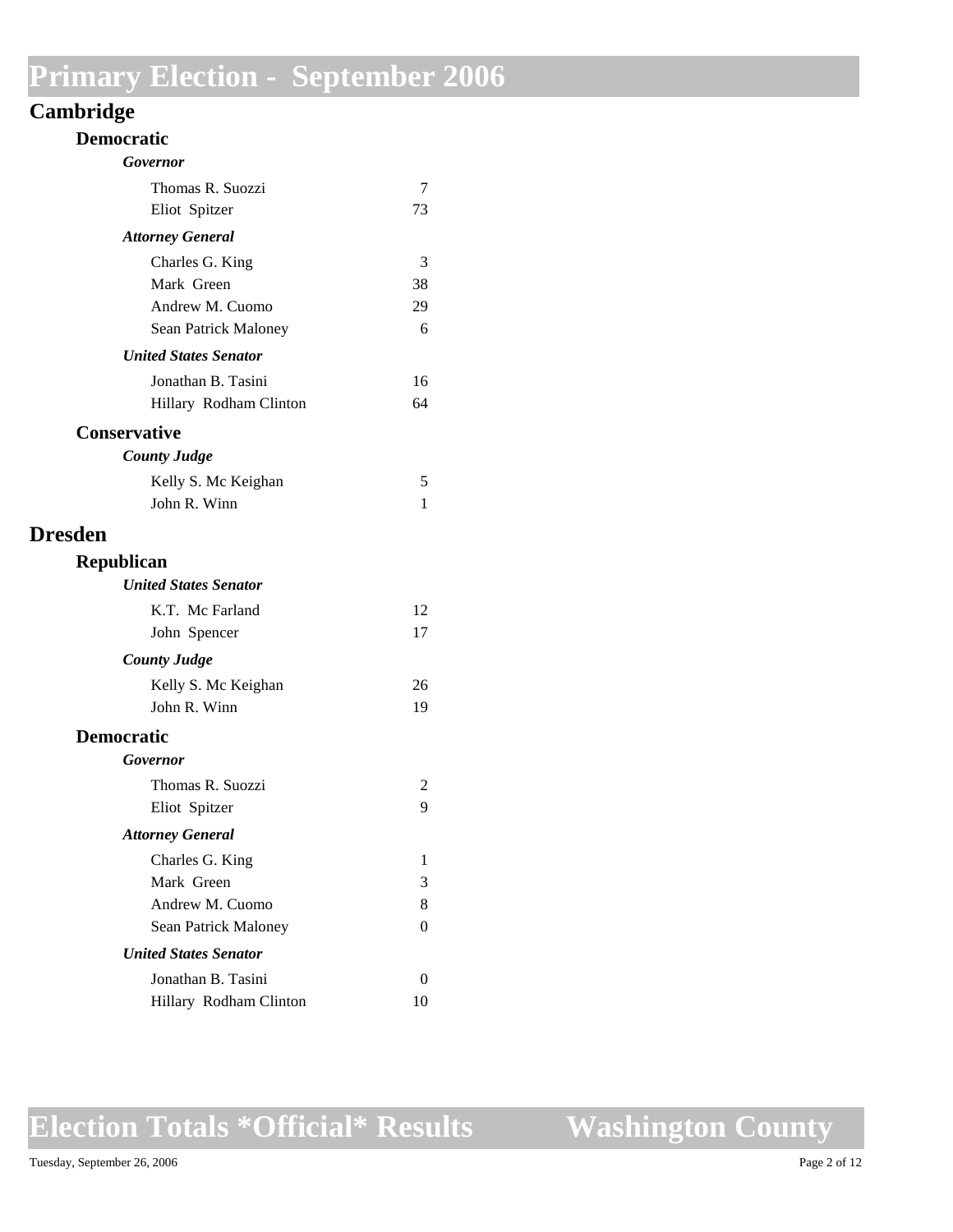#### **Dresden**

| Conservative                 |          |
|------------------------------|----------|
| <b>County Judge</b>          |          |
| Kelly S. Mc Keighan          | 0        |
| John R. Winn                 | 0        |
| <b>Easton</b>                |          |
| Republican                   |          |
| <b>United States Senator</b> |          |
| K.T. Mc Farland              | 43       |
| John Spencer                 | 73       |
| <b>County Judge</b>          |          |
| Kelly S. Mc Keighan          | 87       |
| John R. Winn                 | 56       |
| <b>Democratic</b>            |          |
| Governor                     |          |
| Thomas R. Suozzi             | 1        |
| Eliot Spitzer                | 63       |
| <b>Attorney General</b>      |          |
| Charles G. King              | $\theta$ |
| Mark Green                   | 32       |
| Andrew M. Cuomo              | 23       |
| Sean Patrick Maloney         | 8        |
| <b>United States Senator</b> |          |
| Jonathan B. Tasini           | 13       |
| Hillary Rodham Clinton       | 49       |
| <b>Conservative</b>          |          |
| <b>County Judge</b>          |          |
| Kelly S. Mc Keighan          | 0        |
| John R. Winn                 | 0        |
| <b>Fort Ann</b>              |          |
| Republican                   |          |
| <b>United States Senator</b> |          |
| K.T. Mc Farland              | 72       |
| John Spencer                 | 75       |
| <b>County Judge</b>          |          |
| Kelly S. Mc Keighan          | 138      |
| John R. Winn                 | 72       |

## **Election Totals \*Official\* Results**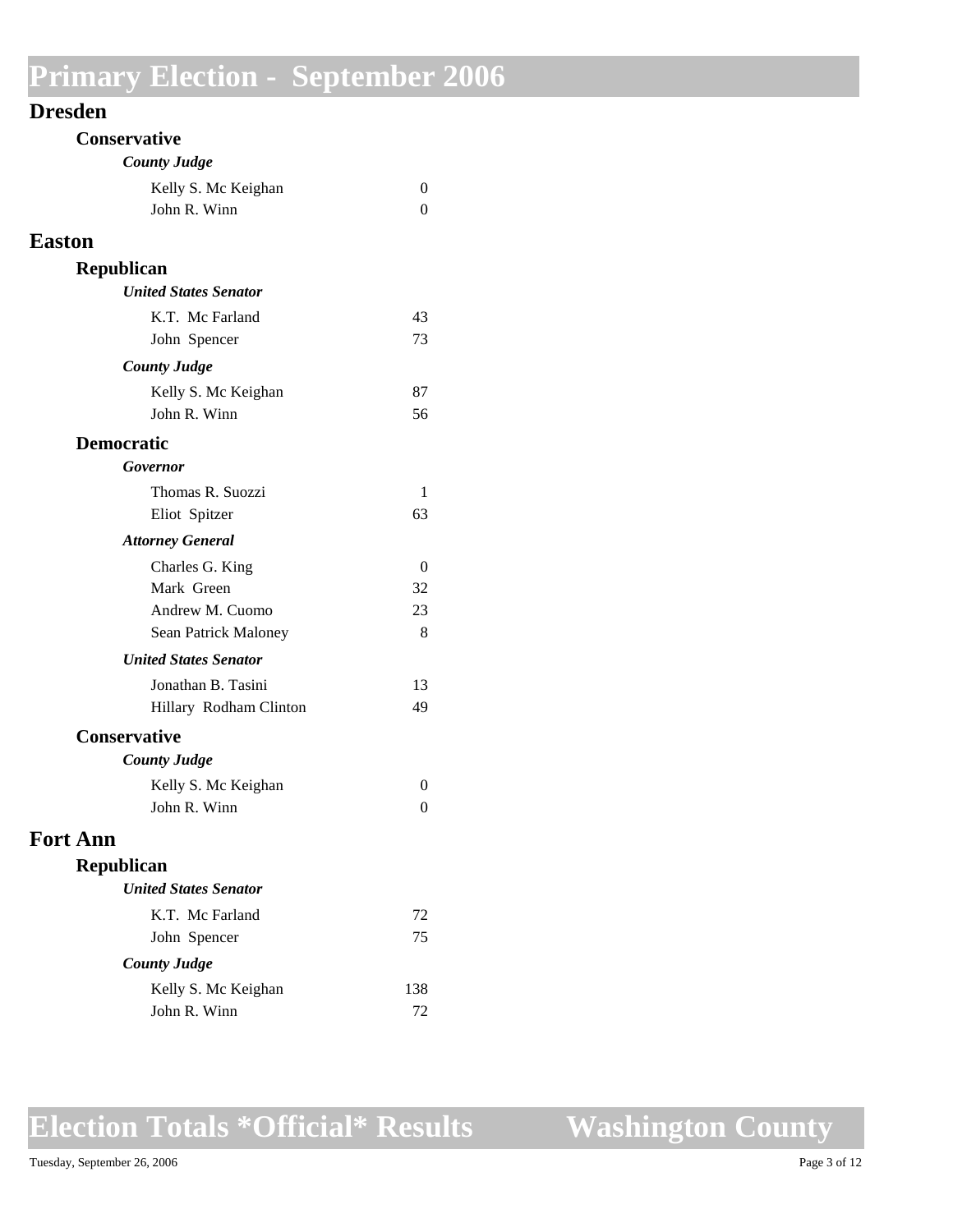#### **Fort Ann**

| <b>Democratic</b>                            |               |  |  |
|----------------------------------------------|---------------|--|--|
| Governor                                     |               |  |  |
| Thomas R. Suozzi                             | 4             |  |  |
| Eliot Spitzer                                | 38            |  |  |
| <b>Attorney General</b>                      |               |  |  |
| Charles G. King                              | 1             |  |  |
| Mark Green                                   | 17            |  |  |
| Andrew M. Cuomo                              | 22            |  |  |
| Sean Patrick Maloney                         | 3             |  |  |
| <b>United States Senator</b>                 |               |  |  |
| Jonathan B. Tasini                           | 5<br>33       |  |  |
| Hillary Rodham Clinton                       |               |  |  |
| <b>Conservative</b>                          |               |  |  |
| <b>County Judge</b>                          |               |  |  |
| Kelly S. Mc Keighan<br>John R. Winn          | $\theta$<br>1 |  |  |
|                                              |               |  |  |
| <b>Fort Edward</b>                           |               |  |  |
| Republican                                   |               |  |  |
| <b>United States Senator</b>                 |               |  |  |
| K.T. Mc Farland                              | 49            |  |  |
| John Spencer                                 | 70            |  |  |
| <b>County Judge</b>                          |               |  |  |
| Kelly S. Mc Keighan                          | 100           |  |  |
| John R. Winn                                 | 75            |  |  |
| <b>Democratic</b>                            |               |  |  |
| Governor                                     |               |  |  |
| Thomas R. Suozzi                             | 15            |  |  |
| Eliot Spitzer                                | 121           |  |  |
| <b>Attorney General</b>                      |               |  |  |
| Charles G. King                              | 14            |  |  |
| Mark Green                                   | 25            |  |  |
| Andrew M. Cuomo                              | 75            |  |  |
| Sean Patrick Maloney                         | 12            |  |  |
| <b>United States Senator</b>                 |               |  |  |
| Jonathan B. Tasini<br>Hillary Rodham Clinton | 13<br>117     |  |  |
|                                              |               |  |  |

**Election Totals \*Official\* Results**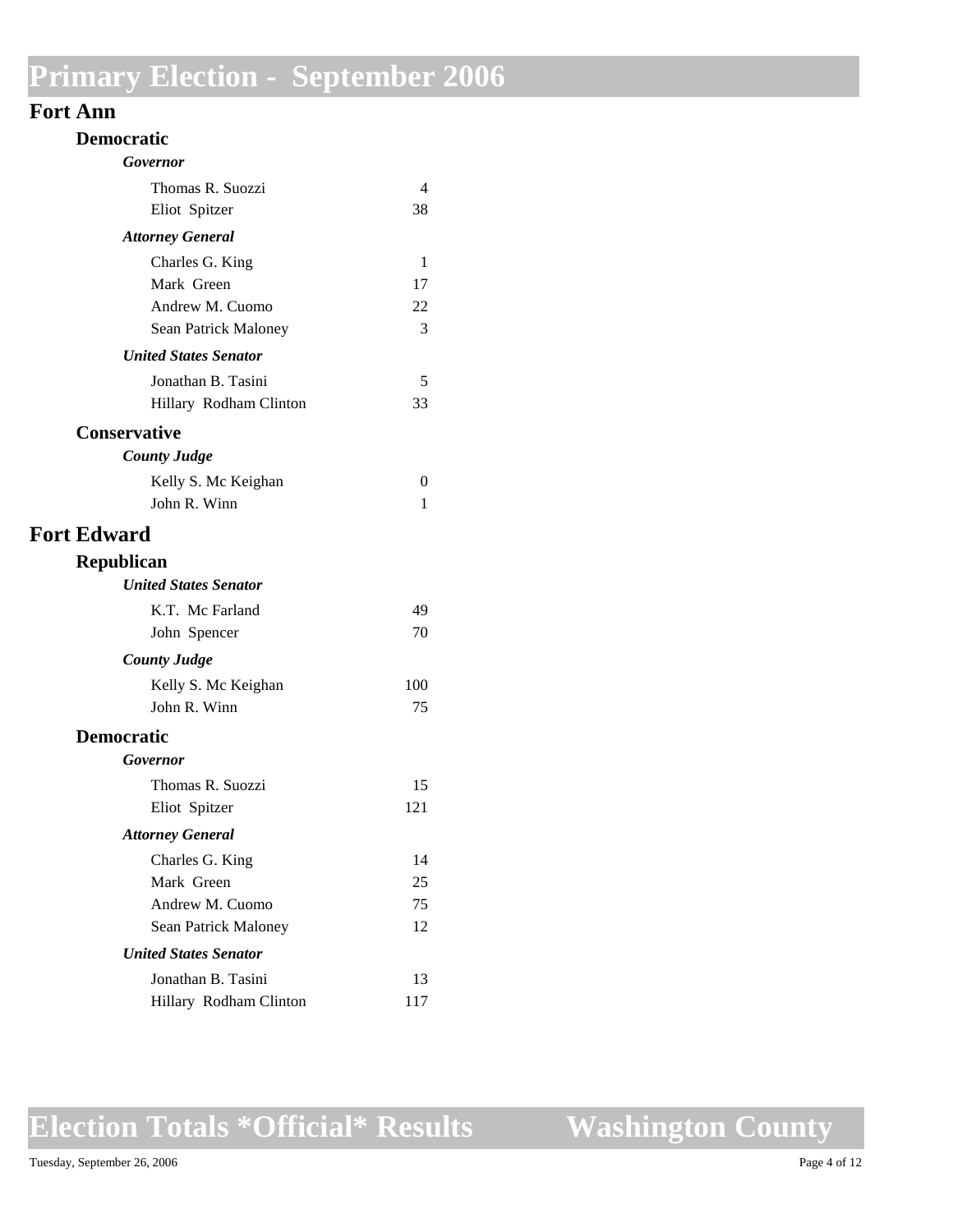| <b>Fort Edward</b> |  |
|--------------------|--|
|--------------------|--|

|                  | <b>Conservative</b>          |          |
|------------------|------------------------------|----------|
|                  | <b>County Judge</b>          |          |
|                  | Kelly S. Mc Keighan          | 6        |
|                  | John R. Winn                 | $\theta$ |
| <b>Granville</b> |                              |          |
|                  | <b>Republican</b>            |          |
|                  | <b>United States Senator</b> |          |
|                  | K.T. Mc Farland              | 124      |
|                  | John Spencer                 | 189      |
|                  | <b>County Judge</b>          |          |
|                  | Kelly S. Mc Keighan          | 144      |
|                  | John R. Winn                 | 381      |
|                  | <b>Democratic</b>            |          |
|                  | Governor                     |          |
|                  | Thomas R. Suozzi             | 11       |
|                  | Eliot Spitzer                | 124      |
|                  | <b>Attorney General</b>      |          |
|                  | Charles G. King              | 14       |
|                  | Mark Green                   | 28       |
|                  | Andrew M. Cuomo              | 80       |
|                  | Sean Patrick Maloney         | 7        |
|                  | <b>United States Senator</b> |          |
|                  | Jonathan B. Tasini           | 14       |
|                  | Hillary Rodham Clinton       | 117      |
|                  | <b>Conservative</b>          |          |
|                  | <b>County Judge</b>          |          |
|                  | Kelly S. Mc Keighan          | 9        |
|                  | John R. Winn                 | 4        |
| Greenwich        |                              |          |
|                  | <b>Republican</b>            |          |
|                  | <b>United States Senator</b> |          |
|                  | K.T. Mc Farland              | 76       |
|                  | John Spencer                 | 101      |
|                  | <b>County Judge</b>          |          |
|                  | Kelly S. Mc Keighan          | 133      |
|                  | John R. Winn                 | 110      |
|                  |                              |          |

# **Election Totals \*Official\* Results**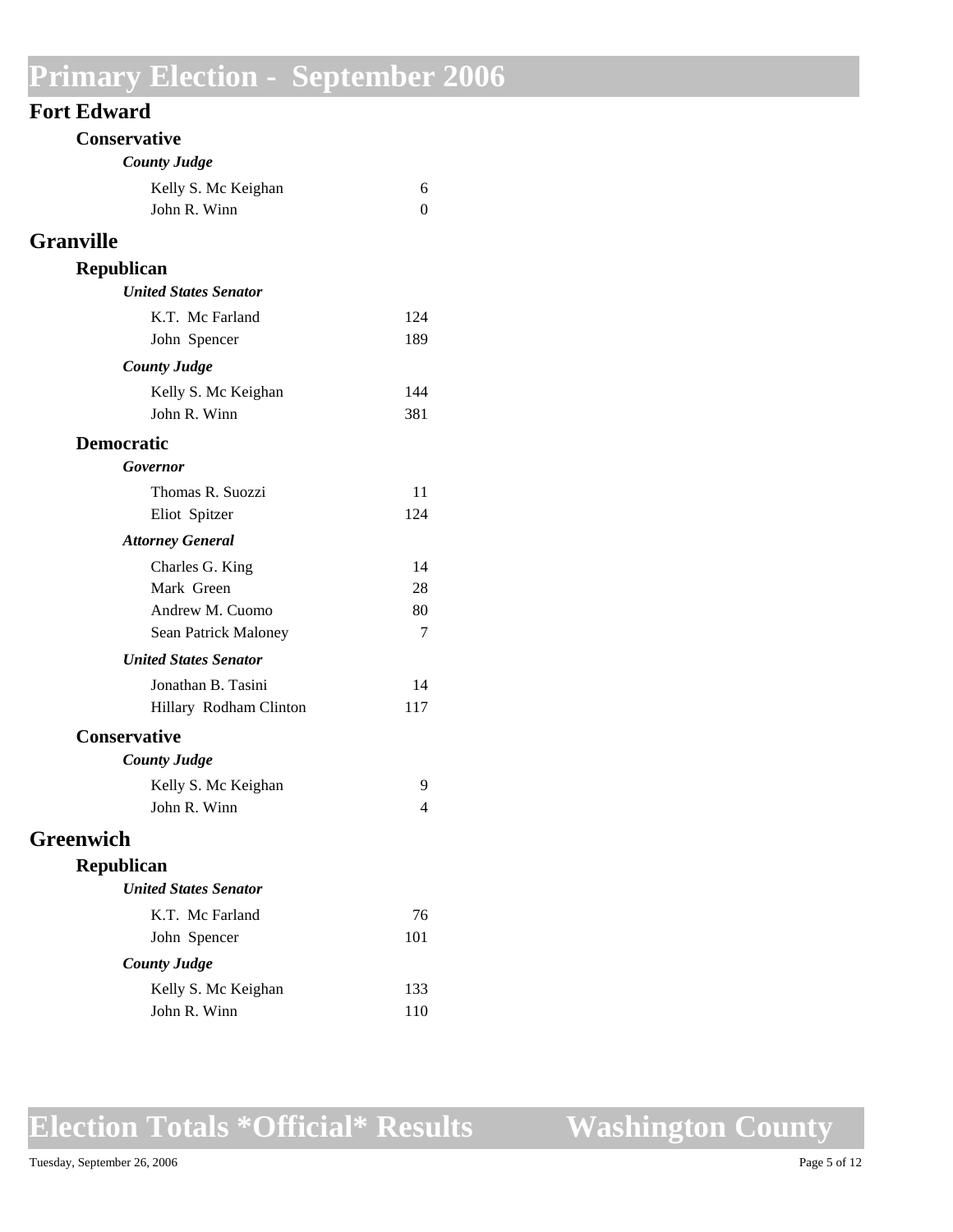#### **Greenwich**

| <b>Democratic</b>            |          |
|------------------------------|----------|
| Governor                     |          |
| Thomas R. Suozzi             | 8        |
| Eliot Spitzer                | 135      |
| <b>Attorney General</b>      |          |
| Charles G. King              | 3        |
| Mark Green                   | 38       |
| Andrew M. Cuomo              | 83       |
| Sean Patrick Maloney         | 9        |
| <b>United States Senator</b> |          |
| Jonathan B. Tasini           | 22       |
| Hillary Rodham Clinton       | 117      |
| <b>Conservative</b>          |          |
| <b>County Judge</b>          |          |
| Kelly S. Mc Keighan          | 2        |
| John R. Winn                 | 2        |
| <b>Hampton</b>               |          |
| Republican                   |          |
| <b>United States Senator</b> |          |
| K.T. Mc Farland              | 8        |
| John Spencer                 | 25       |
| <b>County Judge</b>          |          |
| Kelly S. Mc Keighan          | 10       |
| John R. Winn                 | 37       |
| <b>Democratic</b>            |          |
| <b>Governor</b>              |          |
| Thomas R. Suozzi             | $\Omega$ |
| Eliot Spitzer                | 7        |
| <b>Attorney General</b>      |          |
| Charles G. King              | $\Omega$ |
| Mark Green                   | 3        |
| Andrew M. Cuomo              | 4        |
| Sean Patrick Maloney         | 0        |
| <b>United States Senator</b> |          |
| Jonathan B. Tasini           | 0        |
| Hillary Rodham Clinton       | 7        |

## **Election Totals \*Official\* Results**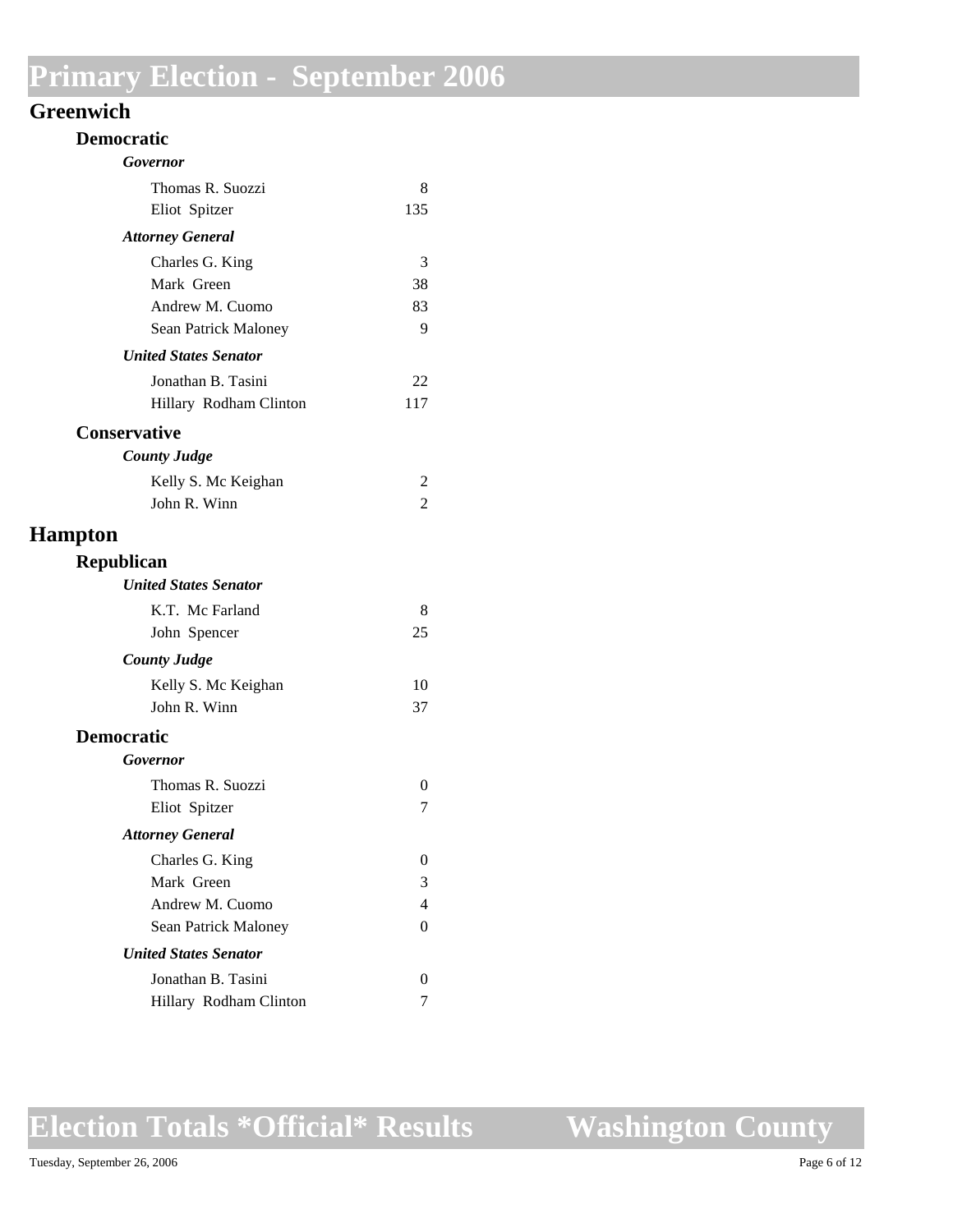### **Hampton**

| <b>Conservative</b>          |    |
|------------------------------|----|
| <b>County Judge</b>          |    |
| Kelly S. Mc Keighan          | 0  |
| John R. Winn                 | 0  |
| <b>Hartford</b>              |    |
| <b>Republican</b>            |    |
| <b>United States Senator</b> |    |
| K.T. Mc Farland              | 39 |
| John Spencer                 | 83 |
| <b>County Judge</b>          |    |
| Kelly S. Mc Keighan          | 92 |
| John R. Winn                 | 80 |
| <b>Democratic</b>            |    |
| Governor                     |    |
| Thomas R. Suozzi             | 3  |
| Eliot Spitzer                | 21 |
| <b>Attorney General</b>      |    |
| Charles G. King              | 2  |
| Mark Green                   | 10 |
| Andrew M. Cuomo              | 9  |
| Sean Patrick Maloney         | 3  |
| <b>United States Senator</b> |    |
| Jonathan B. Tasini           | 3  |
| Hillary Rodham Clinton       | 19 |
| <b>Conservative</b>          |    |
| <b>County Judge</b>          |    |
| Kelly S. Mc Keighan          | 1  |
| John R. Winn                 | 2  |
| <b>Hebron</b>                |    |
| Republican                   |    |
| <b>United States Senator</b> |    |
| K.T. Mc Farland              | 31 |
| John Spencer                 | 41 |
| <b>County Judge</b>          |    |
| Kelly S. Mc Keighan          | 83 |
| John R. Winn                 | 30 |

## **Election Totals \*Official\* Results**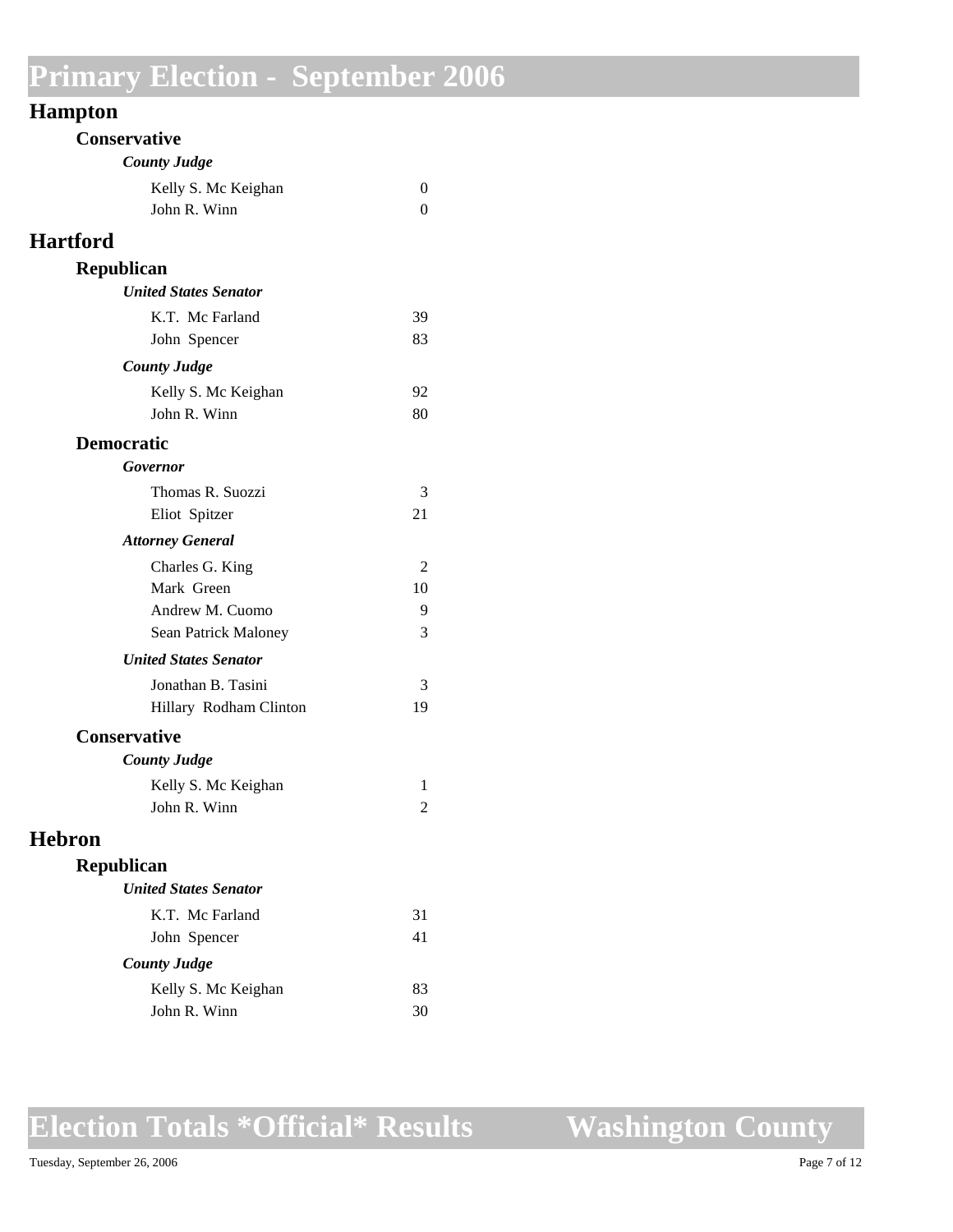#### **Hebron**

| <b>Democratic</b>            |    |
|------------------------------|----|
| Governor                     |    |
| Thomas R. Suozzi             | 5  |
| Eliot Spitzer                | 51 |
| <b>Attorney General</b>      |    |
| Charles G. King              | 2  |
| Mark Green                   | 20 |
| Andrew M. Cuomo              | 29 |
| Sean Patrick Maloney         | 1  |
| <b>United States Senator</b> |    |
| Jonathan B. Tasini           | 13 |
| Hillary Rodham Clinton       | 41 |
| <b>Conservative</b>          |    |
| <b>County Judge</b>          |    |
| Kelly S. Mc Keighan          | 1  |
| John R. Winn                 | 3  |
| <b>Jackson</b>               |    |
| <b>Republican</b>            |    |
| <b>United States Senator</b> |    |
| K.T. Mc Farland              | 25 |
| John Spencer                 | 29 |
| <b>County Judge</b>          |    |
| Kelly S. Mc Keighan          | 48 |
| John R. Winn                 | 30 |
| <b>Democratic</b>            |    |
| Governor                     |    |
| Thomas R. Suozzi             | 11 |
| Eliot Spitzer                | 45 |
| <b>Attorney General</b>      |    |
| Charles G. King              | 1  |
| Mark Green                   | 28 |
| Andrew M. Cuomo              | 21 |
| Sean Patrick Maloney         | 5  |
| <b>United States Senator</b> |    |
| Jonathan B. Tasini           | 11 |
| Hillary Rodham Clinton       | 42 |

## **Election Totals \*Official\* Results**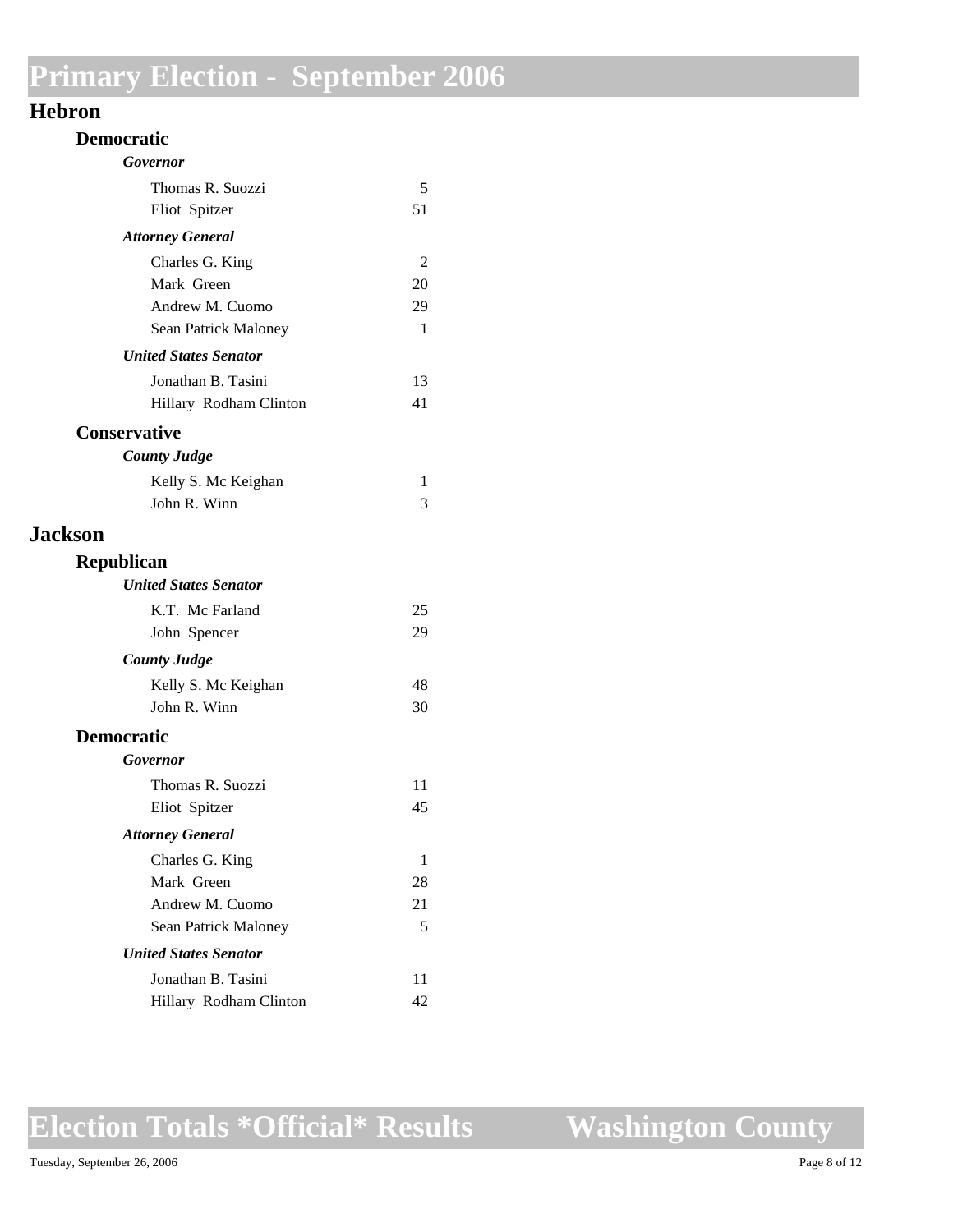|  | Jackson |  |
|--|---------|--|
|  |         |  |

| <b>Conservative</b>          |     |
|------------------------------|-----|
| <b>County Judge</b>          |     |
| Kelly S. Mc Keighan          | 4   |
| John R. Winn                 | 1   |
| <b>Kingsbury</b>             |     |
| <b>Republican</b>            |     |
| <b>United States Senator</b> |     |
| K.T. Mc Farland              | 109 |
| John Spencer                 | 151 |
| <b>County Judge</b>          |     |
| Kelly S. Mc Keighan          | 260 |
| John R. Winn                 | 147 |
| <b>Democratic</b>            |     |
| Governor                     |     |
| Thomas R. Suozzi             | 21  |
| Eliot Spitzer                | 147 |
| <b>Attorney General</b>      |     |
| Charles G. King              | 10  |
| Mark Green                   | 42  |
| Andrew M. Cuomo              | 89  |
| Sean Patrick Maloney         | 13  |
| <b>United States Senator</b> |     |
| Jonathan B. Tasini           | 20  |
| Hillary Rodham Clinton       | 129 |
| <b>Conservative</b>          |     |
| <b>County Judge</b>          |     |
| Kelly S. Mc Keighan          | 6   |
| John R. Winn                 | 7   |
| <b>Putnam</b>                |     |
| Republican                   |     |
| <b>United States Senator</b> |     |
| K.T. Mc Farland              | 12  |
| John Spencer                 | 20  |
| <b>County Judge</b>          |     |
| Kelly S. Mc Keighan          | 23  |
| John R. Winn                 | 15  |
|                              |     |

## **Election Totals \*Official\* Results**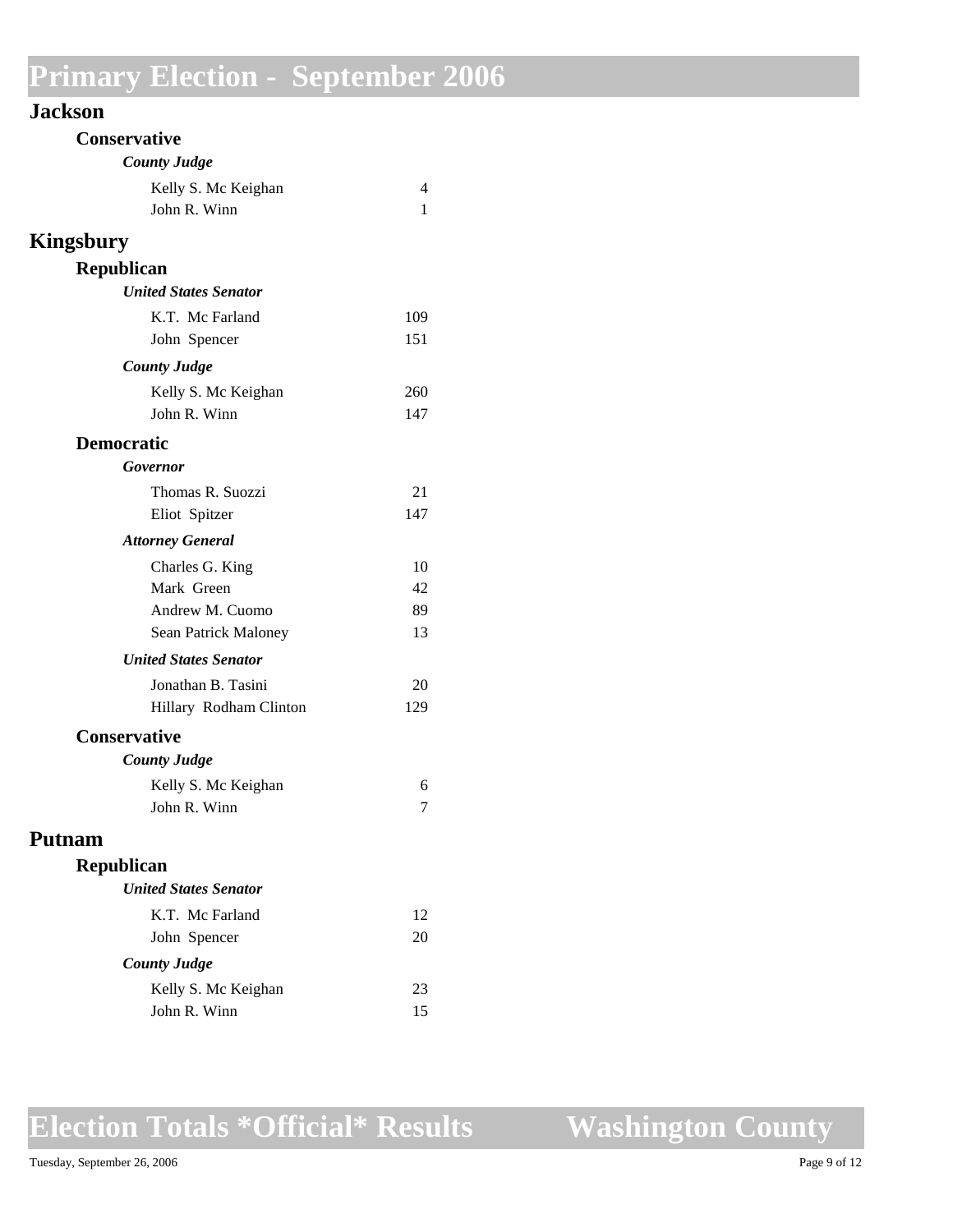#### **Putnam**

| <b>Democratic</b>            |     |
|------------------------------|-----|
| Governor                     |     |
| Thomas R. Suozzi             | 1   |
| Eliot Spitzer                | 8   |
| <b>Attorney General</b>      |     |
| Charles G. King              | 1   |
| Mark Green                   | 4   |
| Andrew M. Cuomo              | 5   |
| Sean Patrick Maloney         | 1   |
| <b>United States Senator</b> |     |
| Jonathan B. Tasini           | 4   |
| Hillary Rodham Clinton       | 7   |
| <b>Conservative</b>          |     |
| <b>County Judge</b>          |     |
| Kelly S. Mc Keighan          | 0   |
| John R. Winn                 | 0   |
| <b>Salem</b>                 |     |
| <b>Republican</b>            |     |
| <b>United States Senator</b> |     |
| K.T. Mc Farland              | 71  |
| John Spencer                 | 99  |
| <b>County Judge</b>          |     |
| Kelly S. Mc Keighan          | 221 |
| John R. Winn                 | 54  |
| <b>Democratic</b>            |     |
| Governor                     |     |
| Thomas R. Suozzi             | 4   |
| Eliot Spitzer                | 81  |
| <b>Attorney General</b>      |     |
| Charles G. King              | 3   |
| Mark Green                   | 27  |
| Andrew M. Cuomo              | 44  |
| Sean Patrick Maloney         | 6   |
| <b>United States Senator</b> |     |
| Jonathan B. Tasini           | 14  |
| Hillary Rodham Clinton       | 70  |
|                              |     |

**Election Totals \*Official\* Results**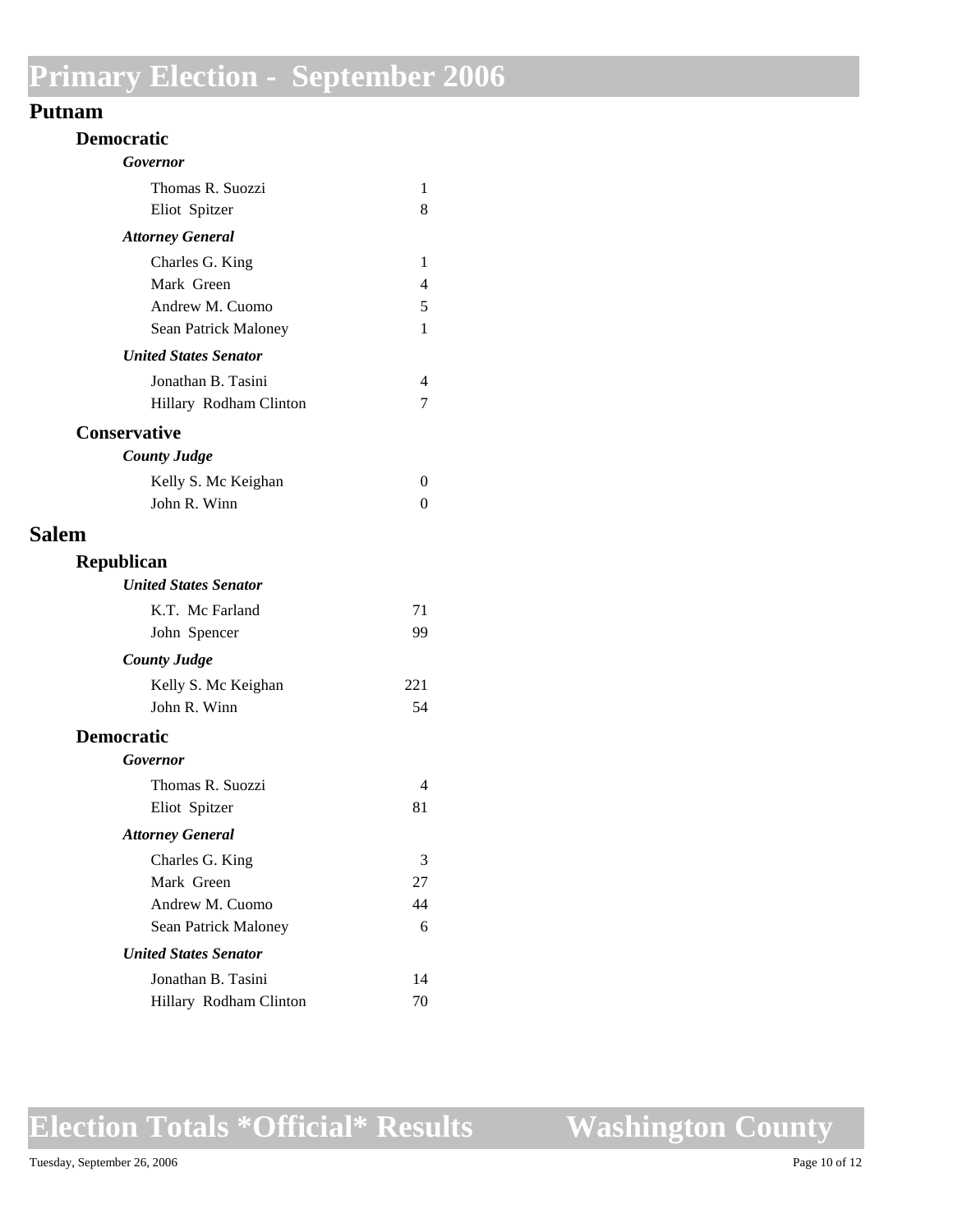| <b>Conservative</b>          |     |
|------------------------------|-----|
| <b>County Judge</b>          |     |
| Kelly S. Mc Keighan          | 1   |
| John R. Winn                 | 0   |
| <b>White Creek</b>           |     |
| Republican                   |     |
| <b>United States Senator</b> |     |
| K.T. Mc Farland              | 22  |
| John Spencer                 | 37  |
| <b>County Judge</b>          |     |
| Kelly S. Mc Keighan          | 66  |
| John R. Winn                 | 21  |
| <b>Democratic</b>            |     |
| Governor                     |     |
| Thomas R. Suozzi             | 8   |
| Eliot Spitzer                | 81  |
| <b>Attorney General</b>      |     |
| Charles G. King              | 1   |
| Mark Green                   | 29  |
| Andrew M. Cuomo              | 51  |
| Sean Patrick Maloney         | 7   |
| <b>United States Senator</b> |     |
| Jonathan B. Tasini           | 15  |
| Hillary Rodham Clinton       | 74  |
| <b>Conservative</b>          |     |
| <b>County Judge</b>          |     |
| Kelly S. Mc Keighan          | 3   |
| John R. Winn                 | 1   |
| Whitehall                    |     |
| <b>Republican</b>            |     |
| <b>United States Senator</b> |     |
| K.T. Mc Farland              | 61  |
| John Spencer                 | 91  |
| <b>County Judge</b>          |     |
| Kelly S. Mc Keighan          | 102 |
| John R. Winn                 | 105 |
|                              |     |

## **Election Totals \*Official\* Results**